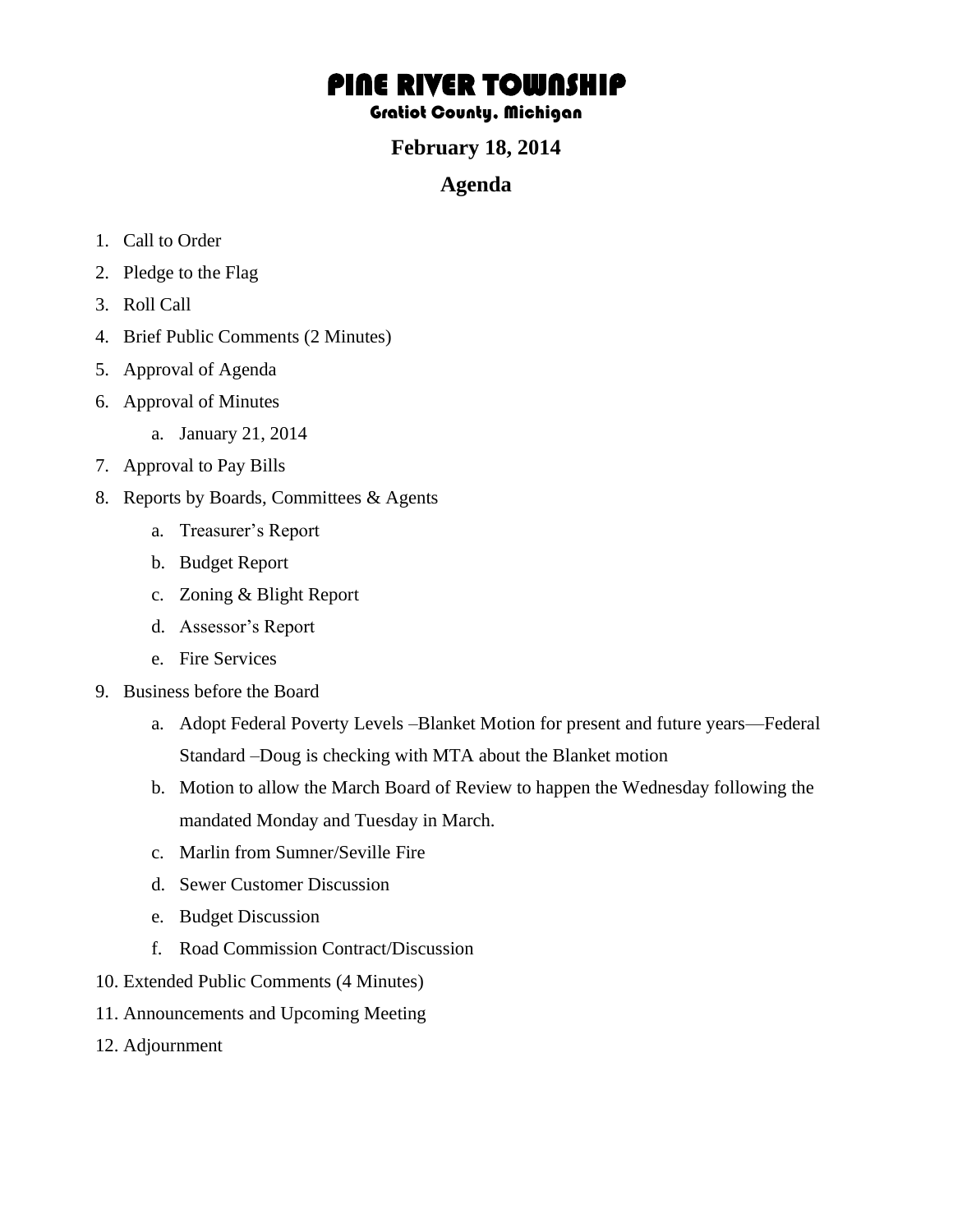## **MINUTES OF THE PINE RIVER TOWNSHIP BOARD MONTHLY MEETING FEBUARY 18, 2014**

- 1. The regular monthly meeting of the Pine River Township Board was called to order at 7:00 pm by Supervisor Beeson at the Township Hall.
- 2. Pledge the flag: The board and the public said the pledge to the flag.
- 3. Roll Call: Baker: present, Moeggenborg: present, Beeson: present, Rademacher: present, Best: present. All board members present.
- 4. Brief Public comments (2 minutes): Officer Dennis Guthrie from Sheriff Department was in attendance just to listen and gave an update on what was new in their department (new computers in their patrol cars). John Renneberg County Commissioner mentioned they were considering a special millage to fund the County Libraries.
- 5. Approve the Agenda:

Motion by Moeggenborg second by Best: to approve the agenda as presented. All board members approved. Motion carried 5-0.

6. Approve the Minutes:

Motion by Best: second by Moeggenborg: to approve the Regular Meeting Minutes of January 21, 2014. All board members approved. Motion carried 5-0.

7. Approval to Pay Bills:

Motion made by Moeggenborg: second by Best: to pay bills as presented in the amount of \$ 28,803.36. All board members approved. Motion carried 5-0.

- 8. Reports by Boards, Committees & Agents
	- a. Treasurers Report Discussion; report placed on file.
	- b. Budget Report Discussion: report placed on file.
	- c. Zoning & Blight Officer Discussion: report placed on file
	- d. Assessor Report Discussion.
	- e. Fire Services Discussion.
- 9. Business before the Board
	- a. Adopt Federal Poverty Levels Blanket motion to cover all future guidelines

Poverty Exemption - Adopt Resolution for Poverty Exemption Guidelines for present and future years as presented.

Moeggenborg made a motion: second by Baker: to approve Resolution 021814-1 to adopt a Federal Poverty Exemption Income Guidelines as they are presented by the Federal Government every year.

Roll Call Vote: Baker Aye; Beeson Aye; Rademacher Aye; Best Aye; Moeggenborg Aye; 5-Ayes 0 – Nays. Resolution Adopted 5-0.